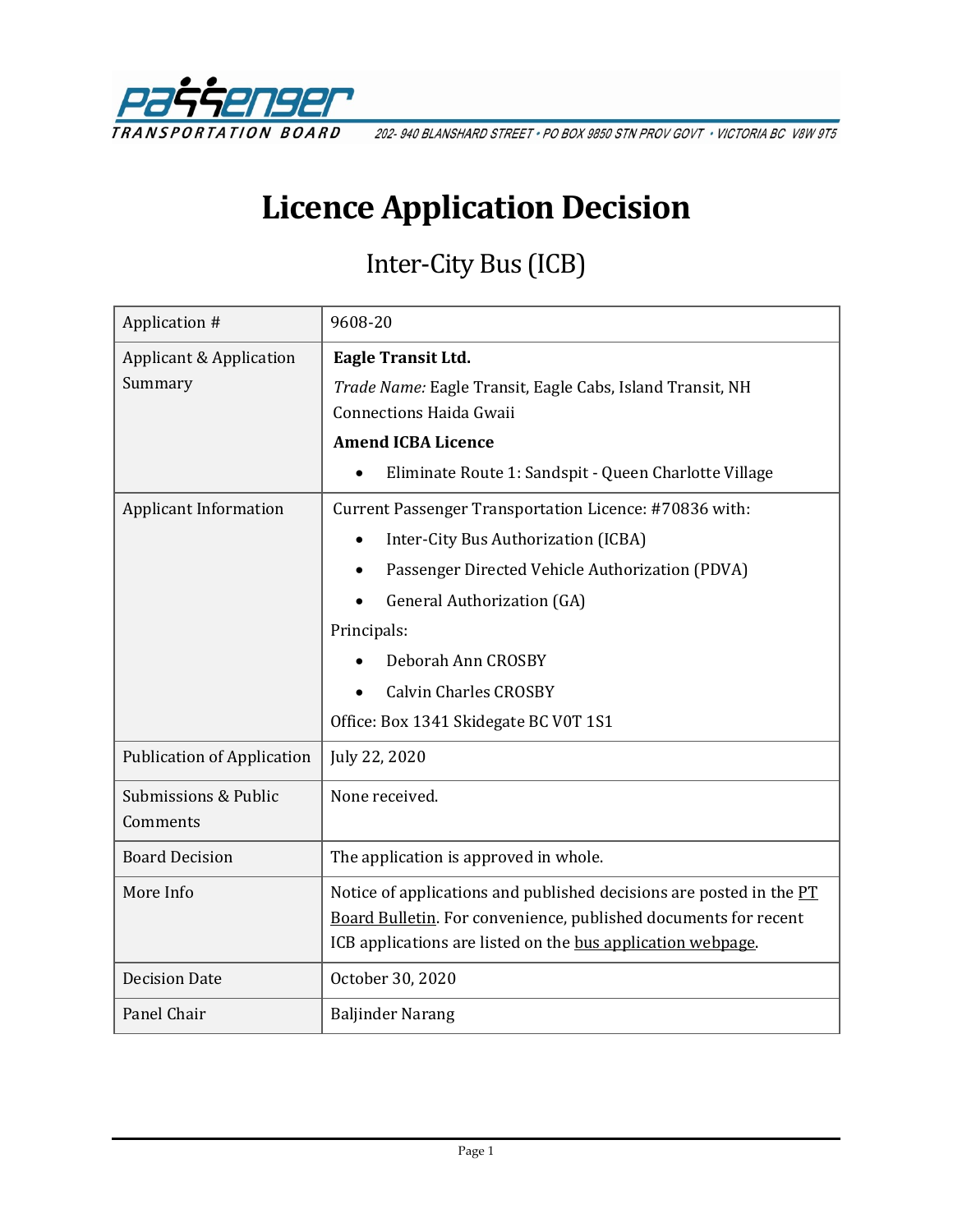#### **I. Introduction**

The applicant is Eagle Transit Ltd., doing business as Eagle Transit, Eagle Cabs, Island Transit and NH Connections Haida Gwaii. It has a passenger transportation licence with an Inter-city Bus Authorization, which allows it to operate inter-city buses (ICBs). The licence includes the following routes and minimum route frequencies (MRFs):

- Route 1 (Sandspit Queen Charlotte Village) with a MRF of seven trips per week in each direction; and
- Route 2 (Queen Charlotte Village Masset/Old Masset) with a MRF of five trips per week in each direction

#### **II. Applicant's Proposal**

Eagle Transit Ltd. is applying to amend its licence to eliminate Route 1.

#### *Route 1*

Route 1 serves a minimum of three communities from Sandspit to Queen Charlotte Village:

• Sandspit • Skidegate • Presenting • Skidegate • Queen Charlotte Village

The minimum route frequency for the route is seven trips per week in each direction. Figure 1 below shows a map of the route.

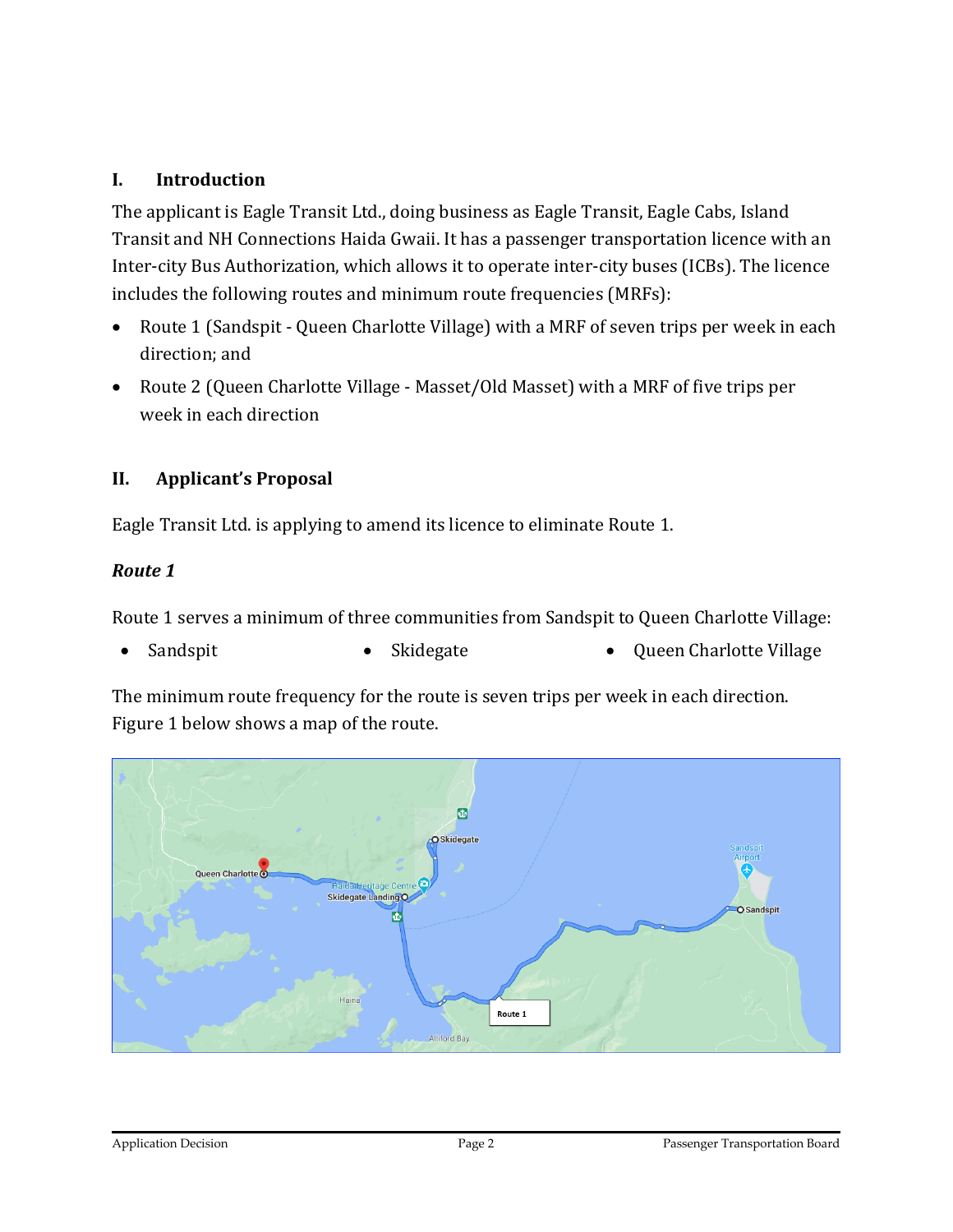#### *Background*

Eagle Transit Ltd. has been operating passenger transportation services on Haida Gwaii for a number of years. The company operates under Licence #70836. In addition to operating ICBs, it is authorised to operate taxis and general passenger directed vehicles.

In March 2020, the Board advised inter-city bus operators that: "*In order to provide intercity bus (ICB) operators the flexibility they need to respond quickly to public safety and transportation needs as they change during the coronavirus COVID-19 pandemic, licensees have the temporary option to reduce or suspend scheduled services that they are normally required to provide".* 

Pursuant to the above policy, Eagle Transit Ltd. suspended service on Route 1 on August 5, 2020. Approval of this application will make the suspension permanent.

The applicant submitted required application materials.

#### **III. Mandate & Jurisdiction**

This application is made under the *Passenger Transportation Act* (the "Act"). The Act regulates the licensing and operation of commercial passenger transportation vehicles in BC.

Under the Act, the Passenger Transportation Board (the "Board") makes decisions on applications for inter-city buses. The Board has the authority to consider and approve applications for new licences as well as applications from existing licensees to change terms or conditions of their licences.

The Board's mandate is stated in section 28 of the Act. Section 28(1) of the Passenger Transportation Act says that the Board may approve, in whole or in part, an application forwarded to it under s. 26(1) after considering whether:

- (a) there is a public need for the service the applicant proposed to provide under any special authorization.
- (b) the applicant is a fit and proper person to provide that service and is capable of providing that service, and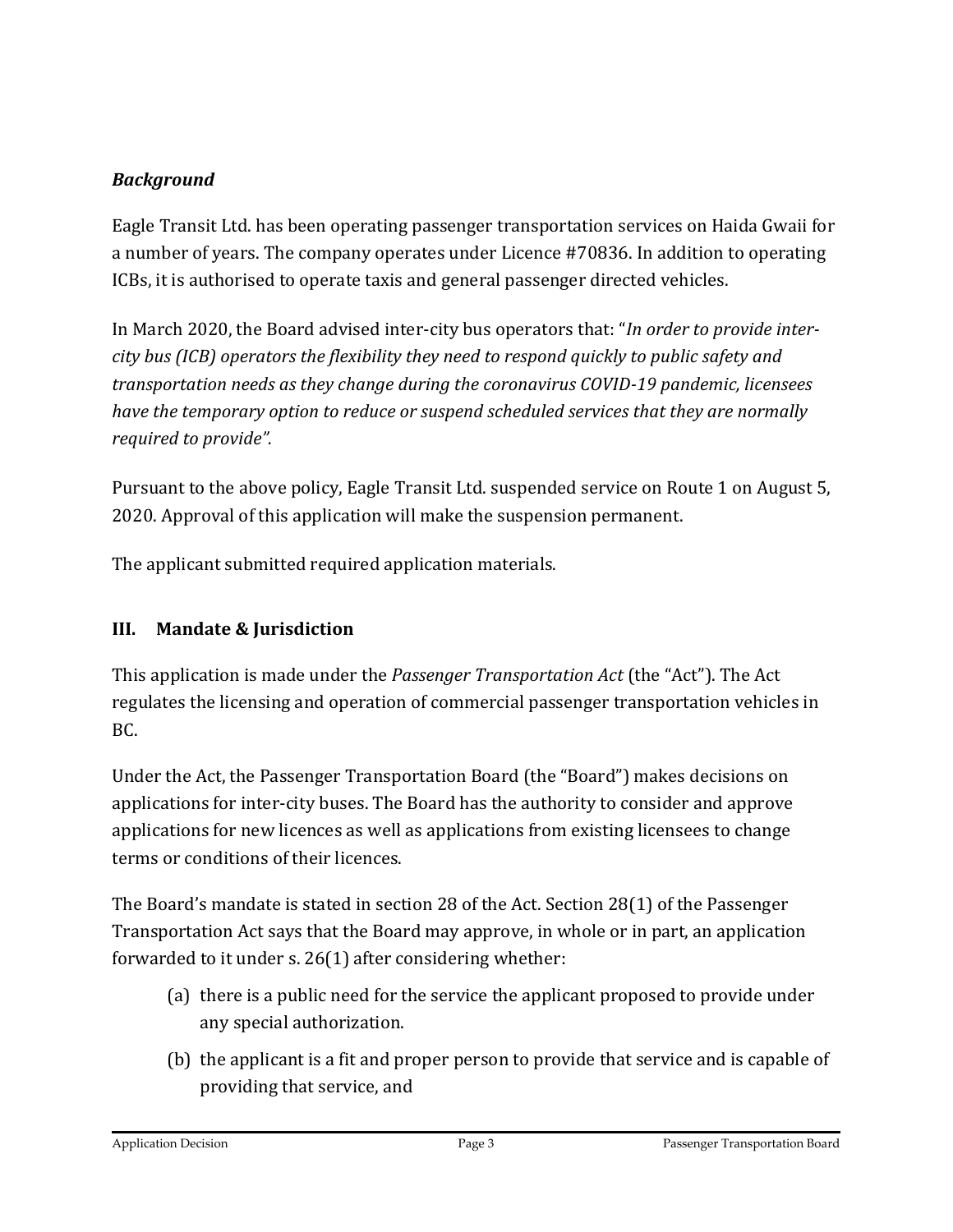(c) the application, if granted, would promote sound economic conditions in the passenger transportation business in British Columbia.

In the context of this application, the Board takes the following view of these issues:

- *Public Need*: Is the ridership on this route sufficient to demonstrate public demand for the route and are there any transportation alternatives available?
- *Applicant Fitness*: We are likely to apply the logic that a licensee seeking a reduction is a fit and proper person to provide the service proposed unless there is compelling evidence to the contrary.
- *Sound Economic Conditions* (in the passenger transportation business): This includes, but is not limited to, the financial health of the applicant seeking a reduction in service.

The Act allows the Board to, among other things:

- Accept evidence and information that it considers relevant, necessary, and appropriate, whether or not the information would be admissible in a court of law. [Section 15]
- Conduct written, electronic or oral hearings, or any combination of them, as the Board, in its sole discretion, considers appropriate. [Section 17]
- Require further information from an applicant. [Section 27(1)(b)]

Section 26(2) of the Act requires the Board to publish the fact and nature of applications and section 27(3) requires the Board to consider applications and any written submissions it receives as result of publication. Section 27(5) says that people who make submissions are not entitled to disclosure of further information, unless the Board orders otherwise.

If the Board approves an application, it may set terms and conditions of licence.

#### **IV. Procedural Matters**

Section 17 of the Act allows the Board to conduct written, electronic or oral hearings, or any combination as the Board, in its sole discretion, considers appropriate. I am conducting this application by way of a written hearing.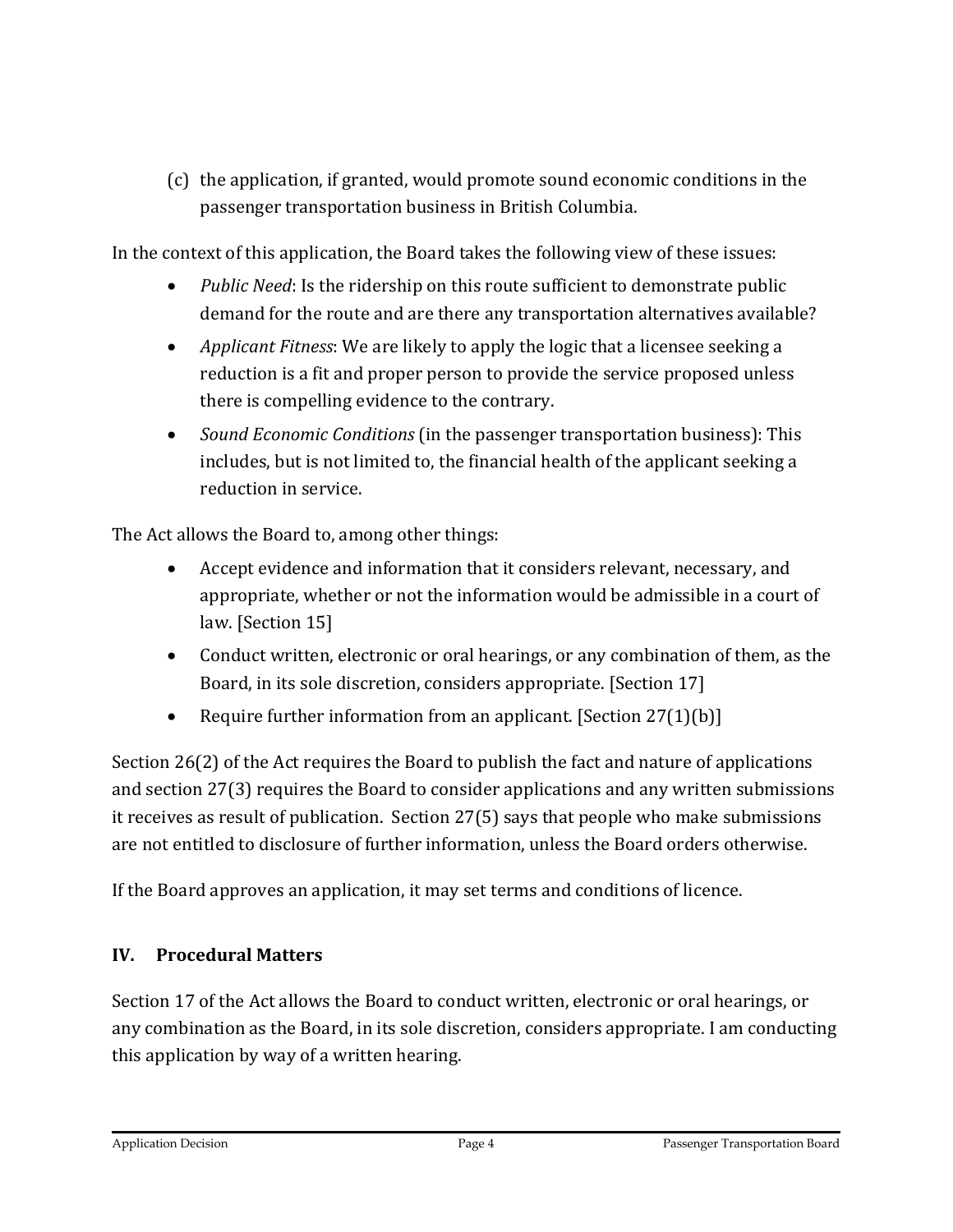#### **V. Public Notice, Applicant's Rationale and Public Comments**

#### *Public Notice*

Inter-city bus operators applying for a route reduction or minimum route frequency reduction must: publish notice of proposed changes on the applicant's website; in terminals, depots or agent's premises; and provide written notice of proposed changes to mayors and councils of affected municipalities, chairs and directors of regional districts and first nation councils/nations. Applicants must also provide a "Rationale for a Route Reduction or Minimum Frequency Reduction" to the Board for posting with the application summary.

The applicant provided copies of public notices which include a poster displayed at the local post office and letters it sent to the Village of Queen Charlotte, Skidegate Band Council, Council of the Haida Nation and the Skidegate Health Centre. I am satisfied that adequate notice provisions were given for this application.

#### *Public Explanation*

The applicant provided the following text for the Application Summary that was published in the *Weekly Bulletin* on July 22, 2020:

*"Due to declining service, plane delays, weather during winter months, ferry schedule does not meet schedule and no drivers, Eagle Transit has eliminated this service airport shuttle to Sandspit."*

#### *Submissions & Applicant's Response*

The Board did not receive submissions on this application

#### **VI. Reasons for the Board's Decision**

Section 28(1) of the Act sets out the factors the Board must consider with respect to this application.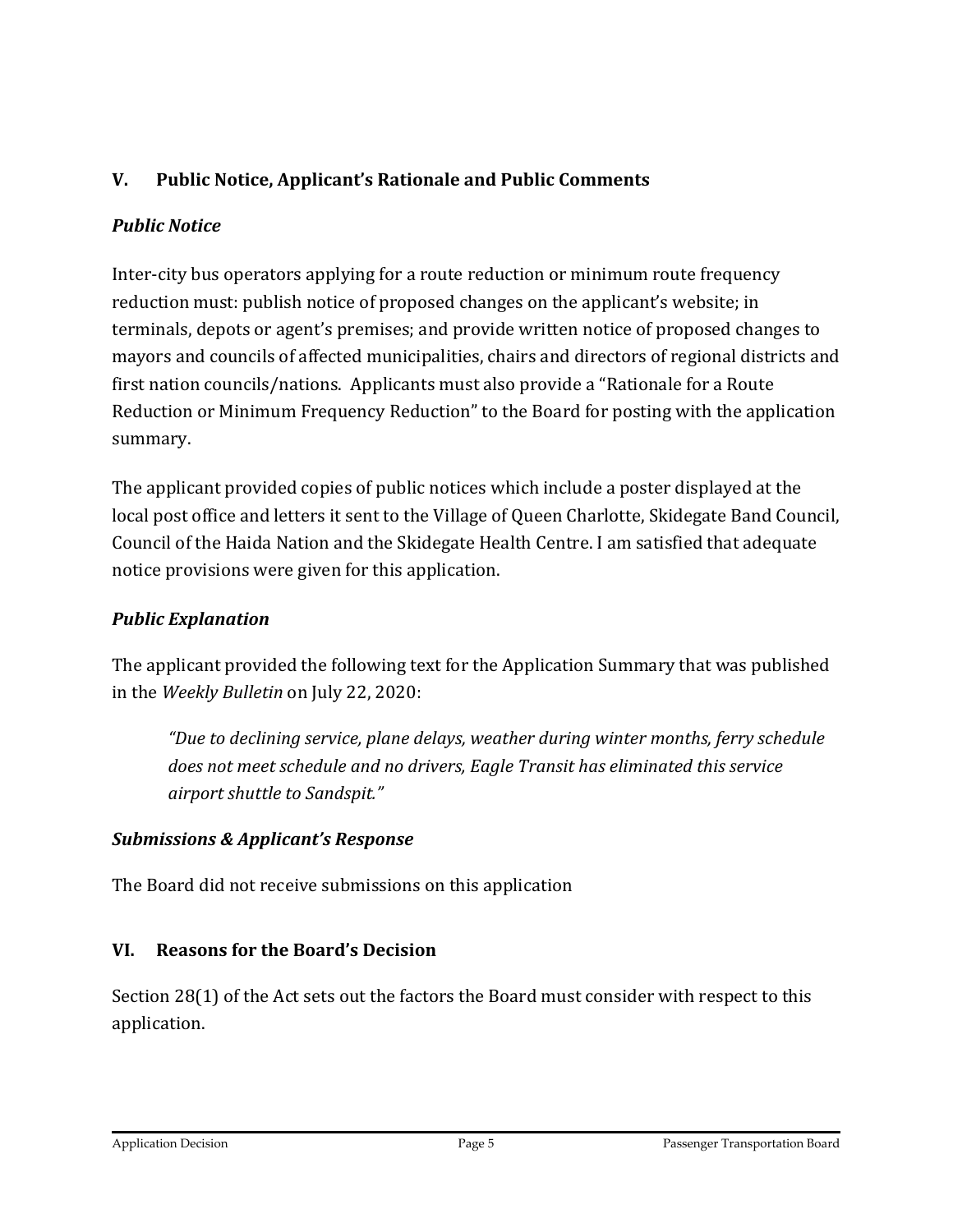**(1) Is the applicant a fit and proper person to provide its proposed service, and is the applicant capable of providing the service?**

The Board looks at this question in two parts:

- (a) Is the applicant a *fit and proper person* to provide the proposed service; and,
- (b) Is the applicant *capable* of providing the service?

First, with *fit and proper*, the *Oxford English Dictionary* defines *fit* as including "well adapted or suited to the conditions or circumstances of the case, answering the purpose, proper or appropriate possessing the necessary qualifications, properly qualified, competent, deserving." Also, the dictionary defines *proper* as including "suitable for a specified or implicit purpose or requirement; appropriate to the circumstances or conditions; of the requisite standard or type; apt, fitting; correct, right." When looking at whether an applicant is fit and proper, the Board does so in the context of the passenger transportation industry in British Columbia. This includes the regulatory system that grants businesses a licence which confers on them both the authorization they need to provide their service and an ongoing obligation to operate in accordance with proper standards of conduct.

Second, capability is generally understood to mean that an applicant has the ability or qualities necessary to skillfully and effectively meet its obligations and achieve the results it says it will achieve.

When looking at capability, the Board reflects on whether the applicant has demonstrated that it has the knowledge and understanding of relevant regulatory requirements and policies that govern passenger transportation providers, and whether it is able to comply with those requirements. It also looks at whether the applicant has the background, skills and knowledge to manage its proposed service, and the financing to operate it. The Board expects an applicant to demonstrate its competence and ability by providing sound and realistic information in its business plan and financial statements that is consistent and compatible with the transportation service it proposes.

The applicant submitted application forms and other materials that meet Board application requirements. Supportive documentation includes:

- Disclosure of Unlawful Activity and Bankruptcy forms from both principals;
- Declaration forms duly completed;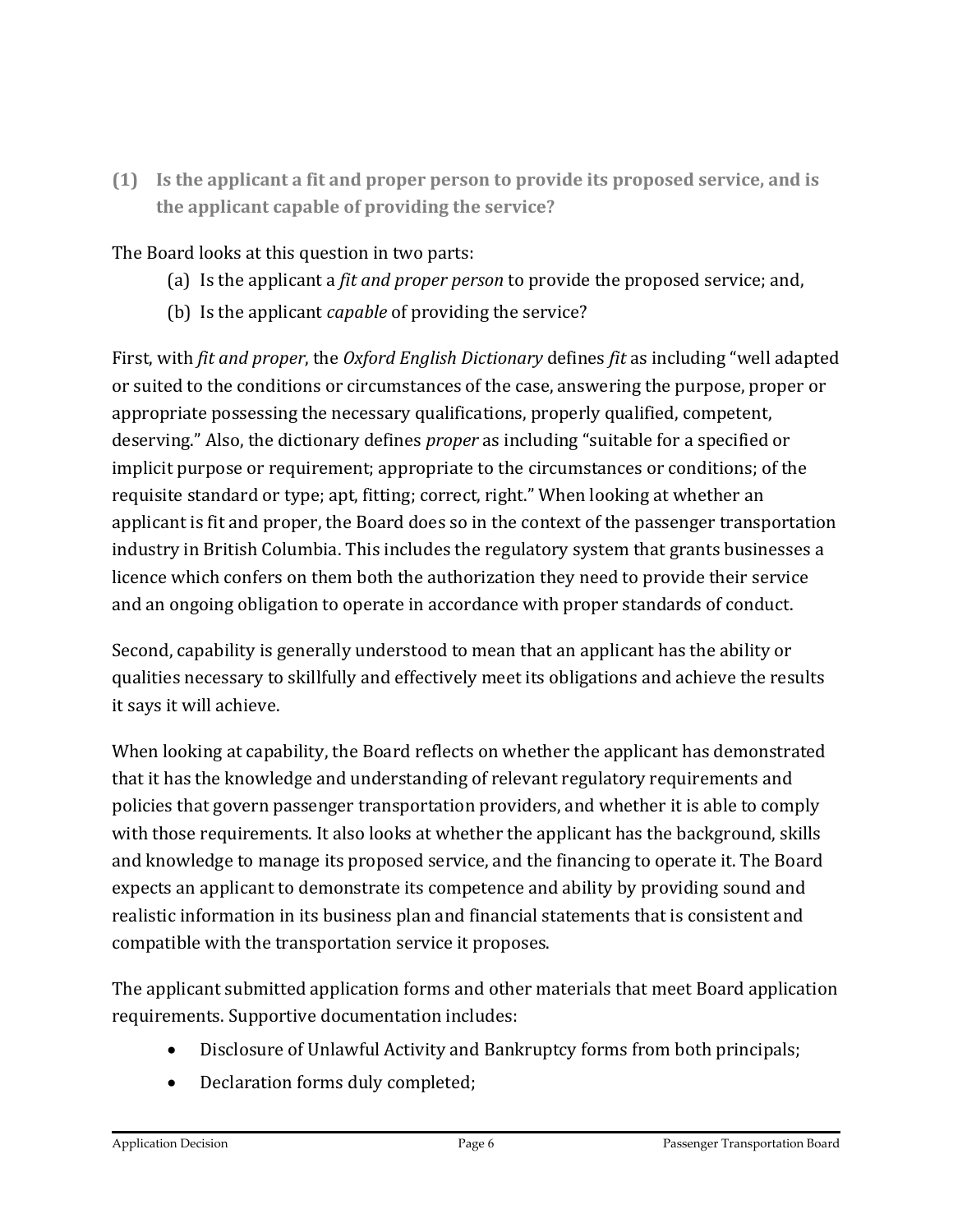- Business Plan;
- Financial Information (Balance sheets, Statement of Income, and cash flow projections); and,
- Information received from the Registrar of Passenger Transportation indicates that the applicant has not had any recent administrative penalties and that applicant's National Safety Code Carrier Safety Rating is: Satisfactory.

The applicant's primary rationale for this request to eliminate this route is as follows:

- Last year, the company lost their regular drivers. With no replacement drivers, it became extremely challenging to provide the service seven days a week, with two flights per day over the summer months (July, August and September).
- The owners tried to recruit and train potential drivers but were unsuccessful in finding someone with qualifications to drive such as an unrestricted class 4 license, first aid training and criminal records check.
- The applicant states that it can continue to provide service for the rest of their licence as they have drivers that are available for work over the summer. With Route 1 eliminated from its license, it can continue to provide the rest of their taxi service, Northern Health and bus charters.

With no information to the contrary, the Board finds the applicant to be a fit and proper person to provide the service and capable of providing the service it proposes with respect to this application.

#### **(2) Is there is a public need for the service the applicant proposes to provide?**

An applicant is required to demonstrate public need by showing that there are people who would use the proposed service. Applicants should provide clear information about the service it proposes, and they should provide supporting evidence that is factual and objective. They should not rely on general claims and their own opinion. The Board reviews applications and considers the extent and type of need that has been demonstrated for the proposed service.

With an application to eliminate inter-city bus services, the Board considers what, if any, level of service meets the public need.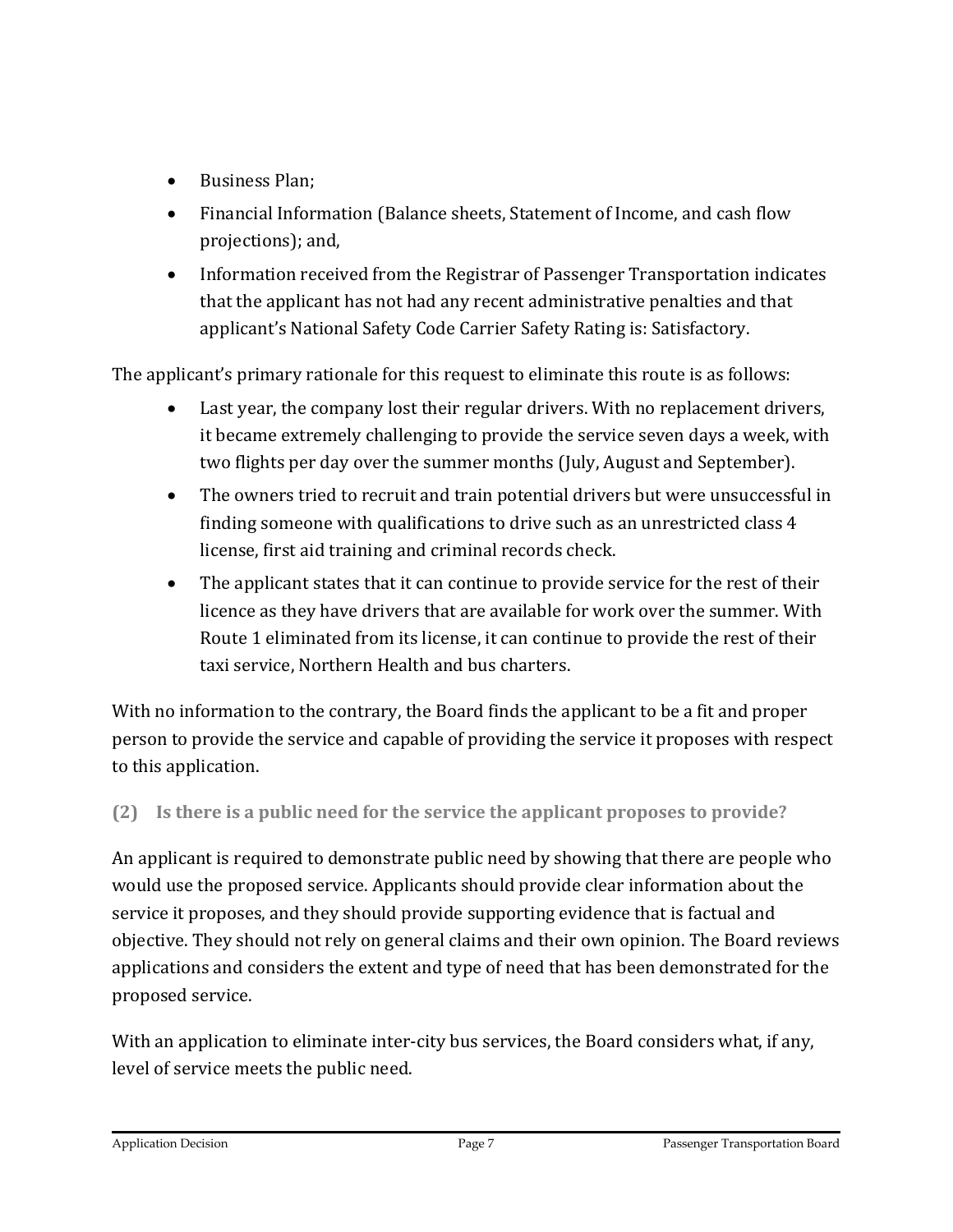Does ridership on a route demonstrate sufficient public demand or need for the route and are there any transportation alternatives available?

The applicant states multiple factors that have influenced its request to eliminate Route I between Sandspit - Queen Charlotte Village, including:

- A decline in service demand and no bookings;
- Plane delays and inability to coordinate with ferry schedules;
- Harsh weather conditions during winter months; and
- High operating costs.

The applicant has provided data that indicates a decline in ridership of over fifty percent from January to March of this year, with no passenger bookings from April onwards.

The applicant states that there is a non-profit organization in Sandpit that has a licence to provide an airport service and is better placed to fill the gap in service created by the elimination the proposed route.

The applicant has submitted financial information validating that Route 1 is not financially viable and is, in fact, sustaining a loss. Continued losses cannot be sustained.

The Board finds that there is not sufficient public need to require Eagle Transit to continue operating Route 1 and approves its application to eliminate it this route.

Based on the analysis above, I find that public need is not sufficient to sustain the route and therefore, I approve elimination of the route.

**(3) Would approving the application support sound economic conditions in the passenger transportation business in British Columbia?**

The Board must consider whether approving the application would promote sound economic conditions in the passenger transportation business in British Columbia. This includes, but is not limited to, the financial health of the applicant seeking a route elimination. The Board reviews such things as:

- The financial performance of the applicant;
- Ridership on the inter-city bus; and,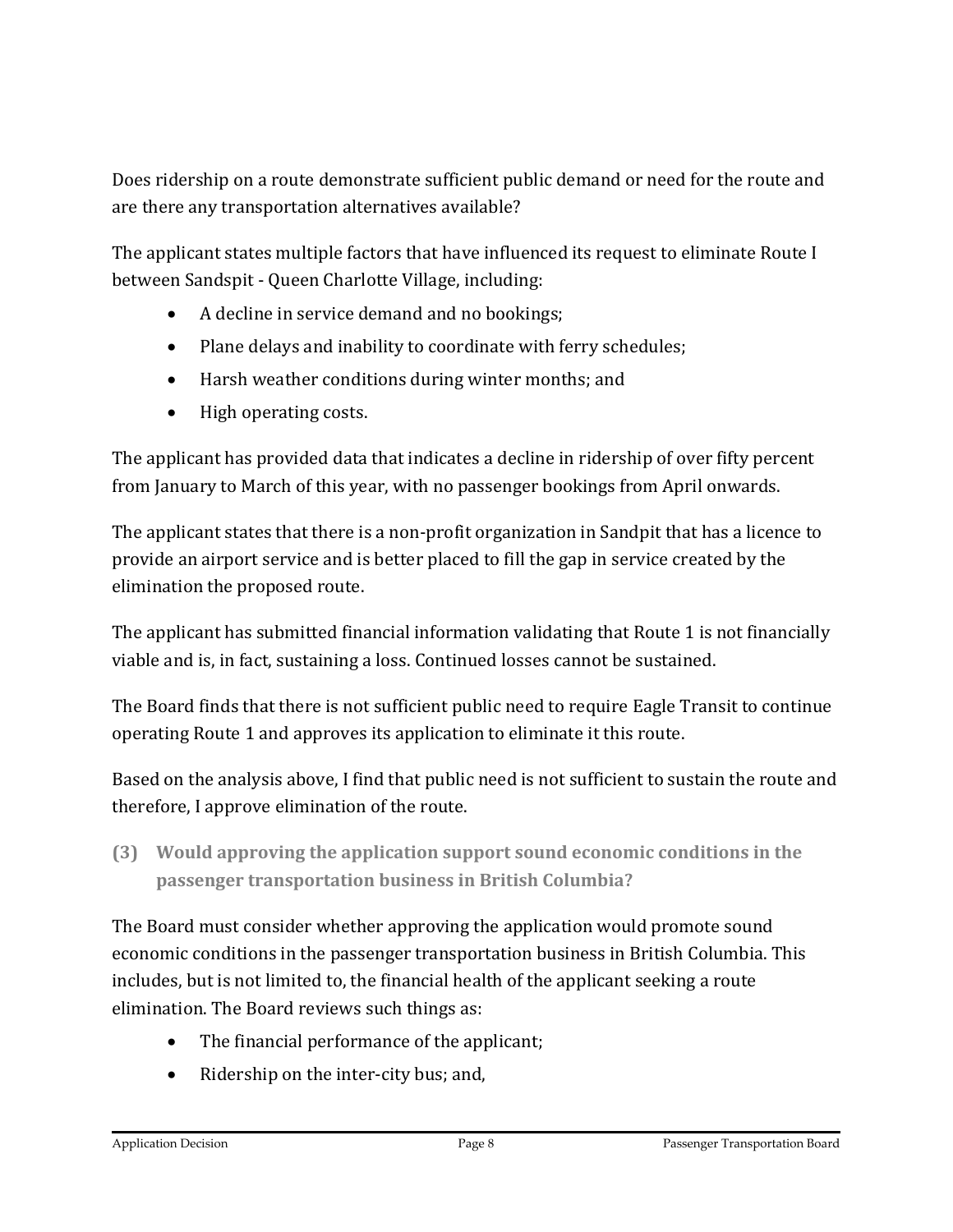• Other transportation options that may be available.

The Board considered its policy noted above, and Eagle Transit's rationale regarding eliminating Route 1. The Board finds that the continuation of providing passenger transportation service on this Route is not economically viable for the applicant. The elimination of Route 1 is reasonable based on the evidence of low ridership, lost revenue, and operating at a deficit. This deficit position would also have a negative impact on the whole business model of Eagle Transit Ltd.

The Board finds that approval of this application will promote sound economic conditions in the passenger transportation business in British Columbia.

#### **VII. Conclusion**

For the reasons above, this application is approved in whole. The Board establishes notice and activation requirements, and terms and conditions of licence that are attached to this decision as Appendices 1, 2 and 3. These form an integral part of the decision.

**Note:** The Board is requiring Eagle Transit Ltd to send notices to the Village of Queen Charlotte, BC Ferries (Haida Gwaii), the Sandspit Airport, Skidegate Band Council, the Council of the Haida Nation and the Skidegate Health Centre that Eagle Transit has received approval to eliminate the route and will not resume service.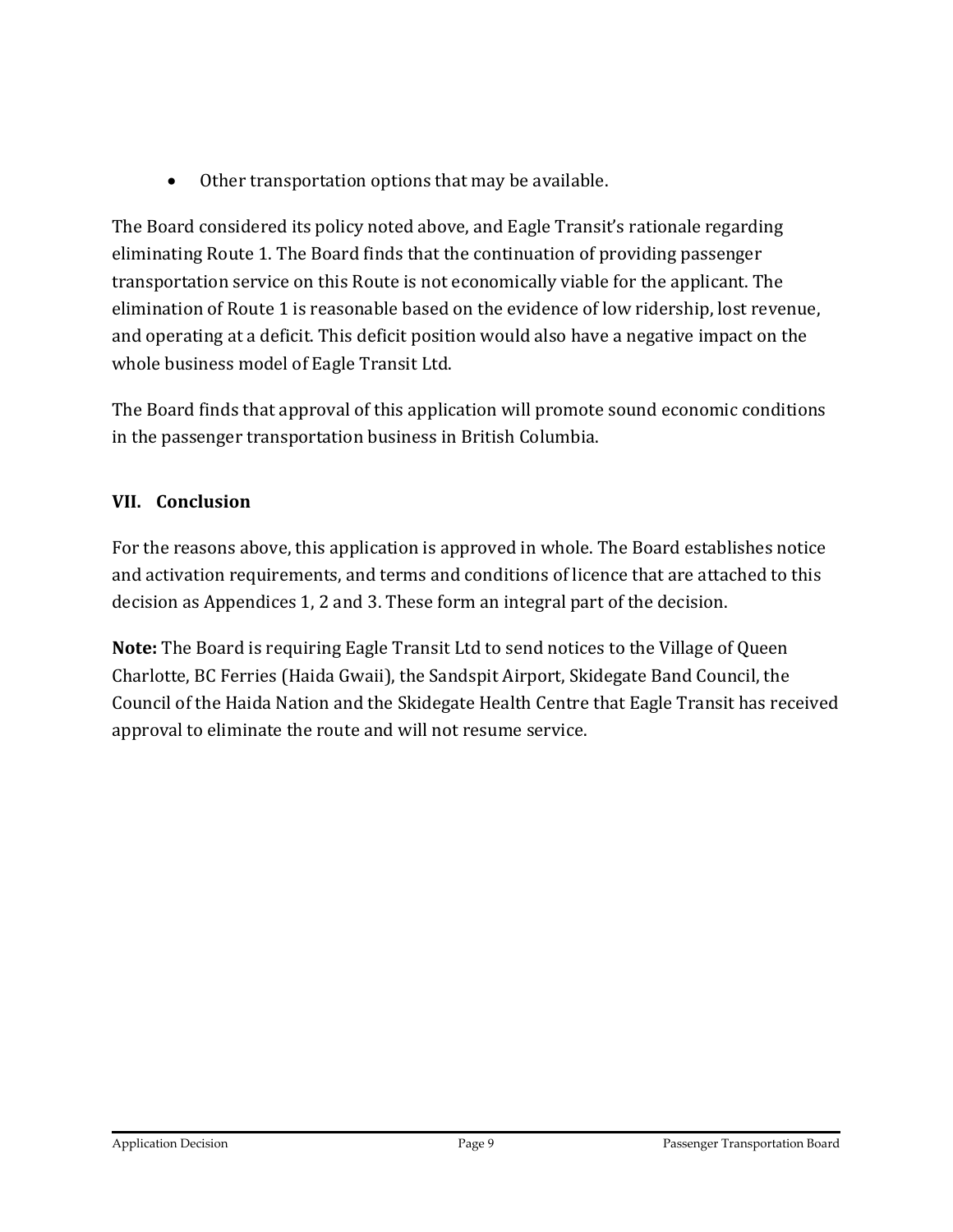## **Eagle Transit Ltd.**

#### **Eagle Transit, Eagle Cabs, Island Transit, NH Connections Haida Gwaii**

#### **Appendix 1: Terms and Conditions of Licence**

*Part A: Issuance of Licence with Approved Amendments*

1. General:

A Passenger Transportation Licence must be issued by the Registrar of Passenger Transportation under section 29 of the Passenger Transportation Act or renewed under section 34 before the licence amendments approved in this decision may be exercised.

- 2. Direction to the Applicant:
	- a. After this decision is published and before a licence may be obtained, Eagle Transit Ltd. must:
		- i. notify Village of Queen Charlotte, BC Ferries (Haida Gwaii), the Sandspit Airport, Skidegate Band Council, the Council of the Haida Nation and the Skidegate Health Centre that Eagle Transit has received approval to eliminate the route and will not resume service.
		- ii. Provide copies of the notices to the Registrar of Passenger Transportation.
	- b. The Passenger Transportation Board may vary the requirements set out in the Direction above, if circumstances warrant it.
- 3. Notice to Registrar
	- a. An amended licence that reflects the elimination of the Sandspit-Queen Charlotte route may only be issued after Eagle Transit Ltd. has given the Registrar copies of the notices of changes that are required in the "Direction to the Applicant"
	- b. An amended licence that reflects the elimination of the Sandspit-Queen Charlotte route may only be issued after the Registrar has approved Eagle Transit Ltd.'s notices of change.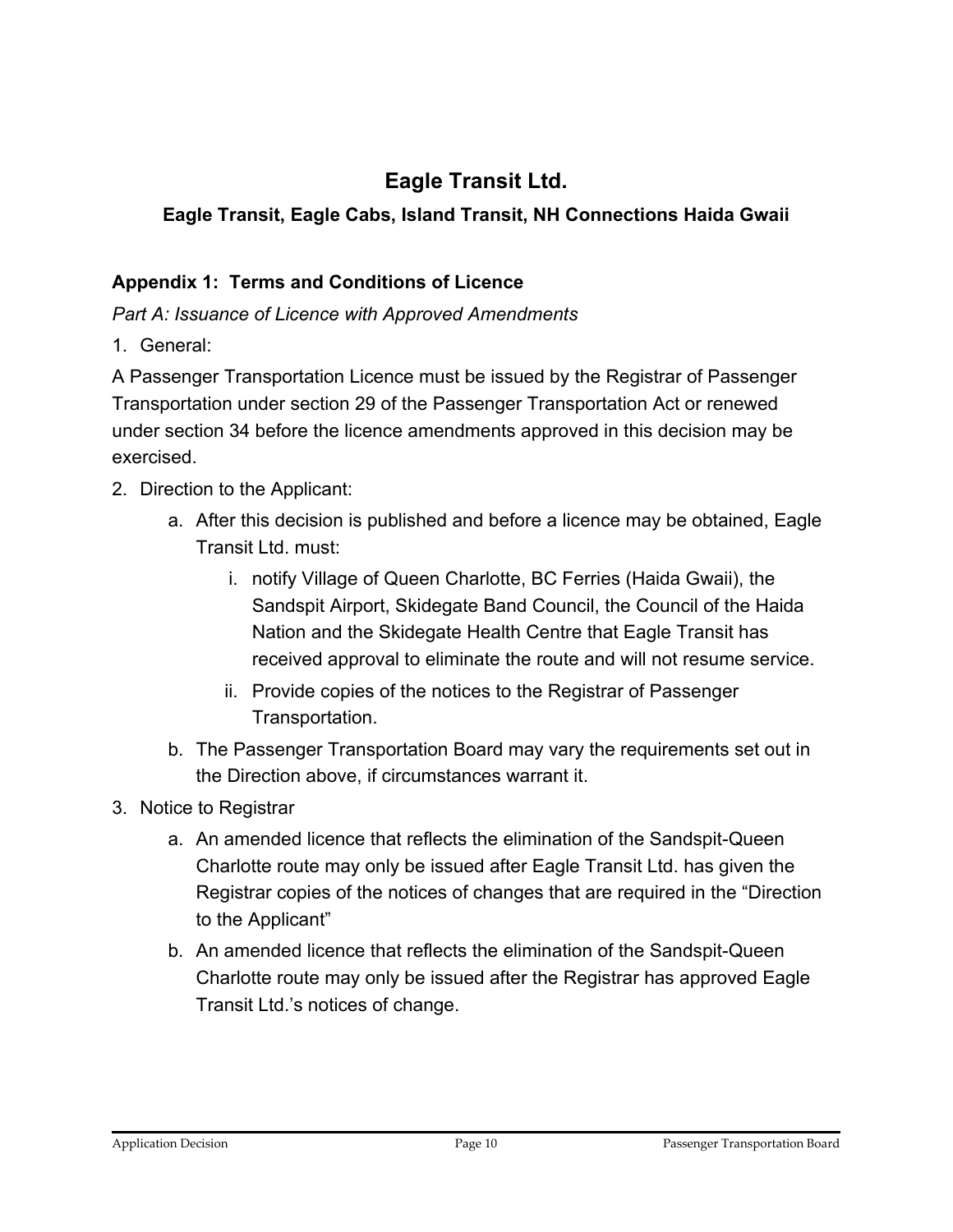### **Eagle Transit Ltd.**

#### **Eagle Transit, Eagle Cabs, Island Transit, NH Connections Haida Gwaii**

#### **Part B: Terms & Conditions**

| <b>Special Authorization</b><br><b>INTER-CITY BUS AUTHORIZATION (ICBA)</b><br><b>Terms &amp; Conditions</b> |                                                                                                                                                                                                                                                 |  |
|-------------------------------------------------------------------------------------------------------------|-------------------------------------------------------------------------------------------------------------------------------------------------------------------------------------------------------------------------------------------------|--|
| <b>Definitions</b>                                                                                          | "Board" means the Passenger Transportation Board<br>"Registrar" means the Registrar, Passenger Transportation                                                                                                                                   |  |
| A. Legislative Requirements                                                                                 |                                                                                                                                                                                                                                                 |  |
| <b>Vehicle Identifiers</b>                                                                                  | Each motor vehicle operated under this authorization must display, at<br>the times and in the form and manner required by the Registrar, a<br>vehicle identifier that is:                                                                       |  |
|                                                                                                             | a. issued to the licensee by the Registrar; or                                                                                                                                                                                                  |  |
|                                                                                                             | b. authorized by the Registrar to be issued by the licensee.                                                                                                                                                                                    |  |
| <b>B.</b> Services                                                                                          |                                                                                                                                                                                                                                                 |  |
| Services                                                                                                    | Transportation of passengers must be provided:<br>a. on a scheduled basis; and<br>b. in accordance with minimum frequencies and other terms and<br>conditions of licence that apply to the routes and route points.                             |  |
| <b>Schedules</b>                                                                                            | The licence holder must publish, in a manner accessible to the general<br>public, a schedule for each route with the time and location of each<br>stop; and must carry in each vehicle a copy of the schedule that the<br>vehicle is following. |  |
| <b>Vehicle Changes</b>                                                                                      | The operator may require passengers to switch vehicles a terminating<br>points or intermediate points.                                                                                                                                          |  |
| <b>Service Exceptions</b>                                                                                   | 1. No service is required                                                                                                                                                                                                                       |  |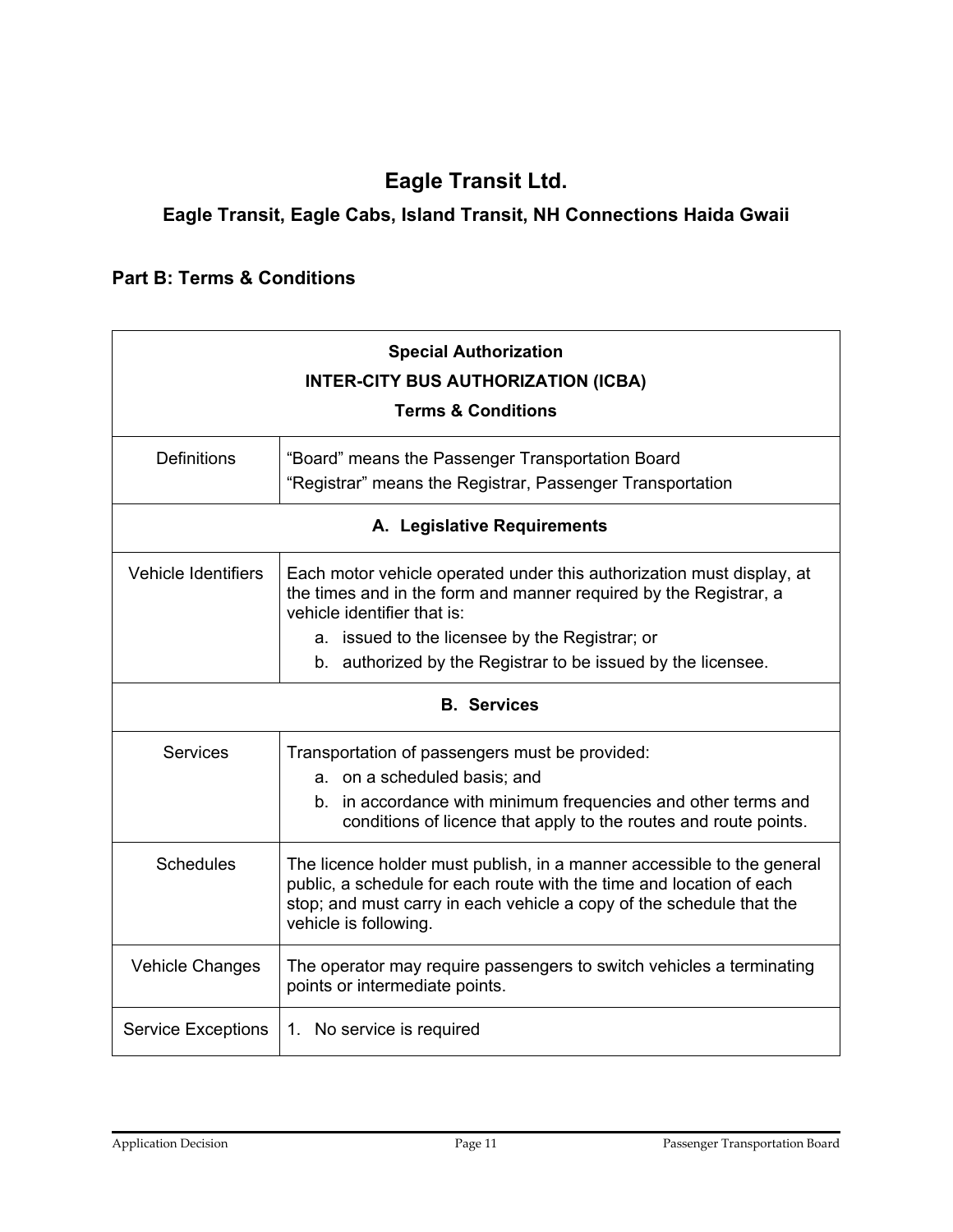|                                                                  | a. on any day that a commercial airplane (that can carry more<br>than 25 passengers) is not scheduled to land and take off<br>from Masset Municipal Airport.                                                                                                                                                                            |
|------------------------------------------------------------------|-----------------------------------------------------------------------------------------------------------------------------------------------------------------------------------------------------------------------------------------------------------------------------------------------------------------------------------------|
|                                                                  | b. between the Village of Queen Charlotte and any route<br>points north of the Village of Queen Charlotte on statutory<br>holidays or when less than 2 reservations are booked in<br>time for the scheduled start of the service if licence holder<br>is able to contact and advise any person who made a<br>reservation of the change. |
|                                                                  | 2 <sub>1</sub><br>If there are no reservations to travel to the Masset Municipal<br>Airport, the operator may run a route only from the Masset<br>Municipal Airport to the Village of Queen Charlotte.                                                                                                                                  |
| Route 1                                                          |                                                                                                                                                                                                                                                                                                                                         |
| <b>Terminating Point 1:</b>                                      | <b>Village of Queen Charlotte</b>                                                                                                                                                                                                                                                                                                       |
| <b>Terminating Point 2:</b>                                      | Old Massett (or Masset)                                                                                                                                                                                                                                                                                                                 |
| Corridors:                                                       | Highway 16                                                                                                                                                                                                                                                                                                                              |
| <b>Route Points</b>                                              | Minimum Frequencies                                                                                                                                                                                                                                                                                                                     |
| Village of Queen Charlotte<br>(including Skidegate Landing)      | 5 trips per week (each direction)                                                                                                                                                                                                                                                                                                       |
| Skidegate                                                        | 5 trips per week (each direction)                                                                                                                                                                                                                                                                                                       |
| Tlell                                                            | 5 trips per week (each direction)                                                                                                                                                                                                                                                                                                       |
| <b>Village of Port Clements</b>                                  | 5 trips per week (each direction)                                                                                                                                                                                                                                                                                                       |
| <b>Village of Masset</b><br>(including Masset Municipal Airport) | 5 trips per week (each direction)                                                                                                                                                                                                                                                                                                       |
| <b>Old Massett</b>                                               | 5 trips per week (each direction)                                                                                                                                                                                                                                                                                                       |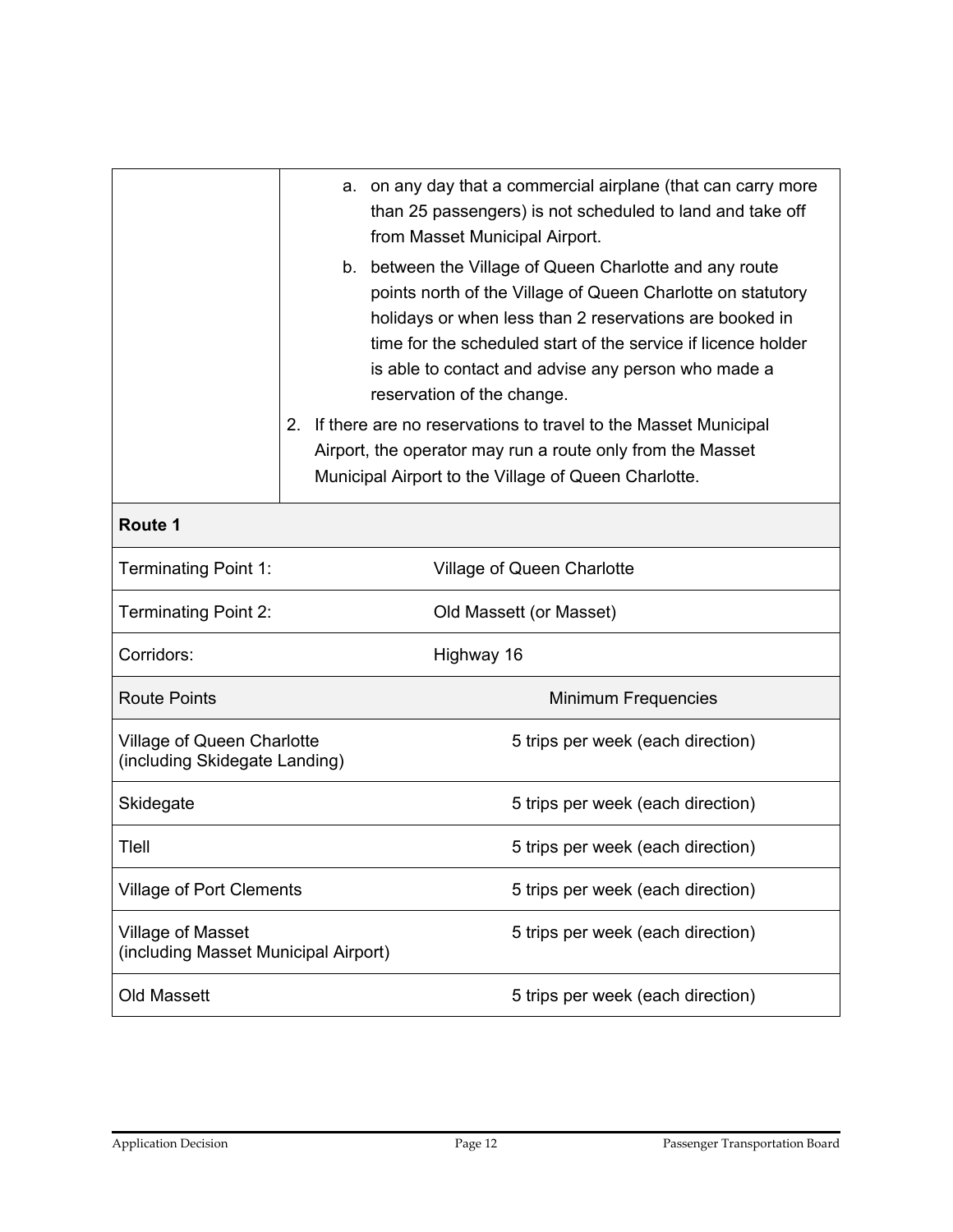| <b>C. Other Requirements</b>                                                                      |                                                                                                                                                                                                                                                                                                                                                                                                                                                                              |  |
|---------------------------------------------------------------------------------------------------|------------------------------------------------------------------------------------------------------------------------------------------------------------------------------------------------------------------------------------------------------------------------------------------------------------------------------------------------------------------------------------------------------------------------------------------------------------------------------|--|
| Transfer of a<br>licence                                                                          | This special authorization may not be assigned or transferred except<br>with the approval of the Board pursuant to section 30 of the Passenger<br>Transportation Act.                                                                                                                                                                                                                                                                                                        |  |
| <b>Liquor Control and</b><br><b>Licensing Act</b><br><b>Cannabis Control</b><br>and Licensing Act | The licensee must at all times ensure passenger directed vehicles under<br>their licence are operated in compliance with the Liquor Control and<br>Licensing Act and the Cannabis Control and Licensing Act.                                                                                                                                                                                                                                                                 |  |
| <b>Special Authorization</b>                                                                      |                                                                                                                                                                                                                                                                                                                                                                                                                                                                              |  |
| <b>Passenger Directed Vehicles Authorization</b>                                                  |                                                                                                                                                                                                                                                                                                                                                                                                                                                                              |  |
| <b>Terms &amp; Conditions</b>                                                                     |                                                                                                                                                                                                                                                                                                                                                                                                                                                                              |  |
| <b>Definitions</b>                                                                                | "Board" means the Passenger Transportation Board<br>"Registrar" means the Registrar, Passenger Transportation                                                                                                                                                                                                                                                                                                                                                                |  |
| A. Legislative Requirements                                                                       |                                                                                                                                                                                                                                                                                                                                                                                                                                                                              |  |
| <b>Vehicle Identifiers</b>                                                                        | Each motor vehicle operated under this authorization must display, at the<br>times and in the form and manner required by the Registrar, a vehicle<br>identifier that is:<br>a. issued to the licensee by the Registrar; or<br>b. authorized by the Registrar to be issued by the licensee.                                                                                                                                                                                  |  |
|                                                                                                   |                                                                                                                                                                                                                                                                                                                                                                                                                                                                              |  |
| Data Requirements                                                                                 | The licensee must provide to the Registrar any information, including<br>personal information, and data that the Registrar or Board may require,<br>and as may be set in any applicable supplemental terms and conditions<br>and orders of the Registrar or Board, within time periods that the<br>Registrar or Board may require, which may include, without limitation,<br>information and data set out in section 28(5)(a) to (c) of the Passenger<br>Transportation Act. |  |
| <b>B. Passenger Transportation Vehicles</b>                                                       |                                                                                                                                                                                                                                                                                                                                                                                                                                                                              |  |
| <b>Maximum Fleet</b><br><b>Size</b>                                                               | 3 vehicles of which:<br>a maximum of 2 can be operated under Service 1; and<br>a maximum of 1 can be operated under Service 2.                                                                                                                                                                                                                                                                                                                                               |  |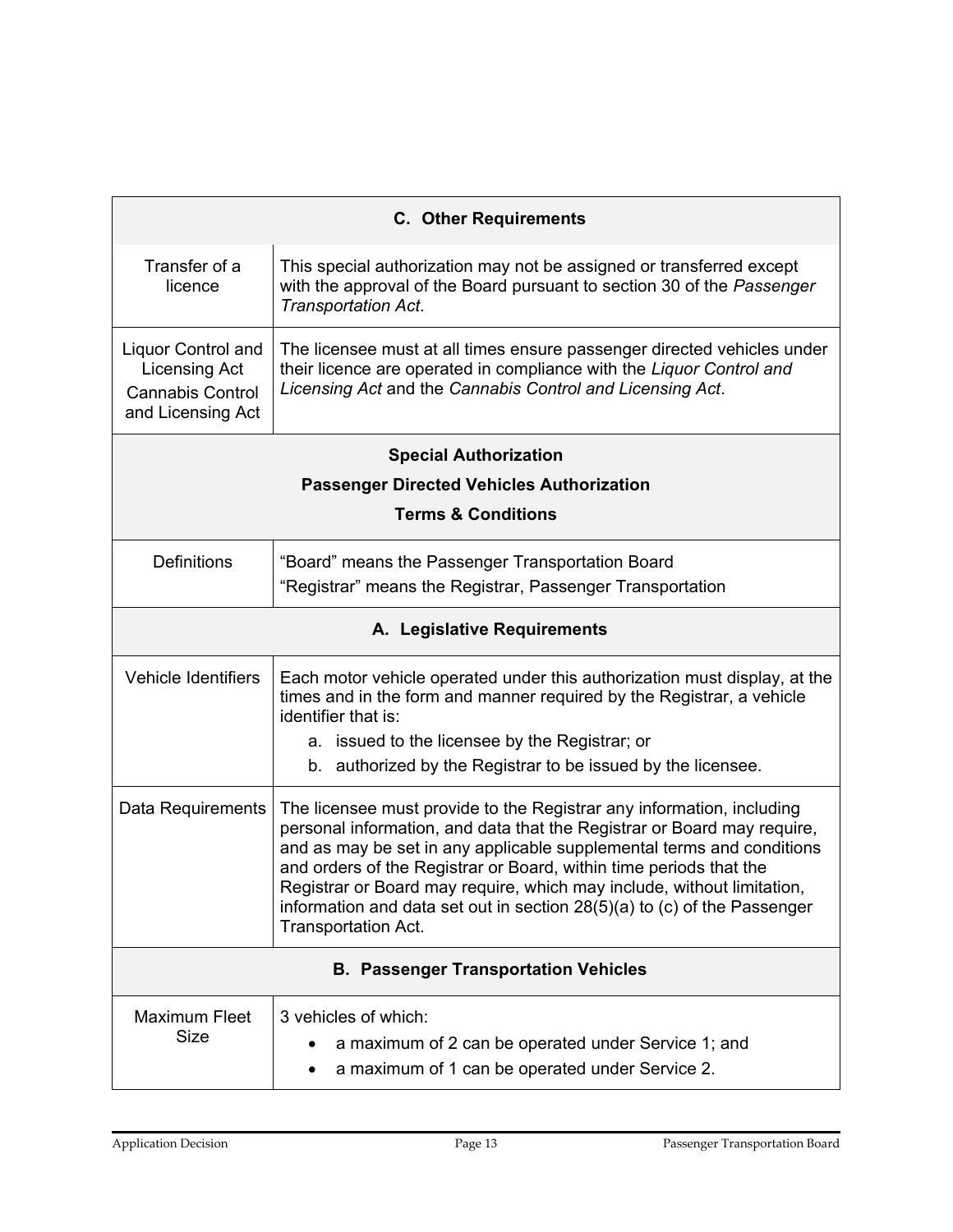| <b>Vehicle Capacity</b>               | Service 1:<br>Vehicles can accommodate a driver and not less than 2 and not<br>more than 7 passengers.<br>Service 2:<br>Vehicle can accommodate a driver and not less than 6 and not<br>more than 11 passengers.<br><b>C. Originating Areas &amp; Services</b>                                                                                                                                                                                                                                   |  |
|---------------------------------------|--------------------------------------------------------------------------------------------------------------------------------------------------------------------------------------------------------------------------------------------------------------------------------------------------------------------------------------------------------------------------------------------------------------------------------------------------------------------------------------------------|--|
|                                       |                                                                                                                                                                                                                                                                                                                                                                                                                                                                                                  |  |
| Service 1                             | The following terms and conditions apply to Service 1:                                                                                                                                                                                                                                                                                                                                                                                                                                           |  |
| <b>Originating Area</b>               | Transportation of passengers may only originate from points on Haida<br>Gwaii, including Masset Municipal Airport, Sandspit Airport and BC Ferry<br>terminal.                                                                                                                                                                                                                                                                                                                                    |  |
| <b>Destination Area</b>               | Transportation of passengers may only terminate at points on Haida<br>Gwaii, including Masset Municipal Airport, Sandspit Airport and BC Ferry<br>terminal.                                                                                                                                                                                                                                                                                                                                      |  |
| Hailing in<br><b>Originating Area</b> | 1. A trip may be arranged by taxis by:<br>a. booking the motor vehicle in advance;<br>b. hailing the motor vehicle from the street;<br>c. hailing the motor vehicle through a dispatcher; or<br>d. hailing the motor vehicle through an app that does not process<br>payment for the fare.<br>2. Passengers must not be hailed through a Transportation Network<br>Service app that connects drivers with passengers who hail and pay<br>for the services through the use of an online platform. |  |
| <b>Top Lights</b>                     | Motor vehicles may be equipped with a top light.                                                                                                                                                                                                                                                                                                                                                                                                                                                 |  |
| Taxi Cameras &<br>Meters              | Taxi camera equipment may only be installed and operated in the<br>vehicle when the licensee is in compliance with applicable rules,<br>standards and orders of the Passenger Transportation Board.                                                                                                                                                                                                                                                                                              |  |
| Taxi Bill of Rights                   | A Taxi Bill of Rights may only be displayed in vehicles when the<br>licensee:<br>a. has received written approval of the Board to operate a taxi bill of<br>rights program; and<br>b. is in compliance with applicable Taxi Bill of Rights rules,<br>supplemental terms and conditions, standards and orders of the<br>Board.                                                                                                                                                                    |  |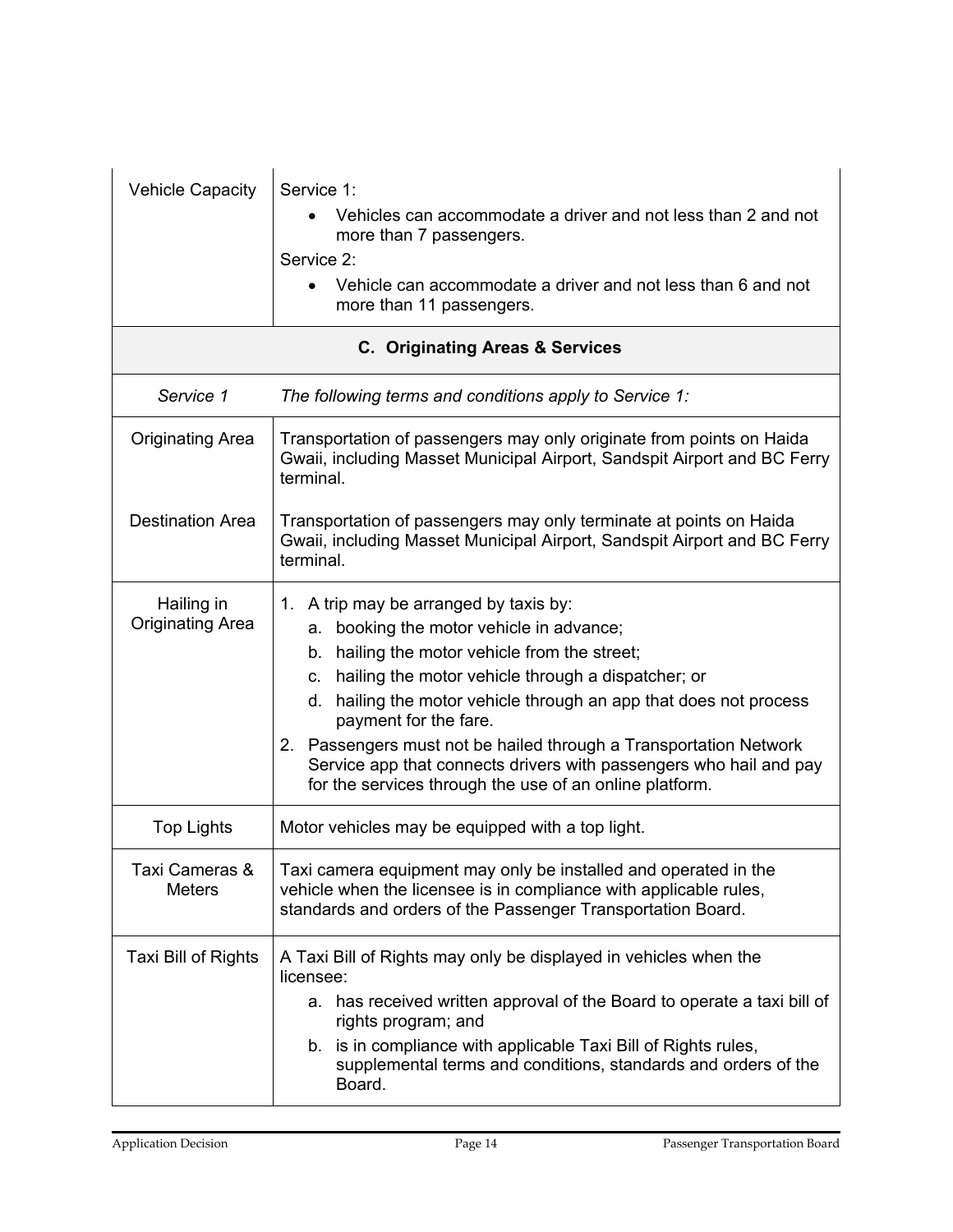| Service 2                                                                                         | The following terms and conditions apply to Service 2:                                                                                                                                                                                                                                                                                                                                                                                                                                                                                    |  |
|---------------------------------------------------------------------------------------------------|-------------------------------------------------------------------------------------------------------------------------------------------------------------------------------------------------------------------------------------------------------------------------------------------------------------------------------------------------------------------------------------------------------------------------------------------------------------------------------------------------------------------------------------------|--|
| <b>Originating Area</b>                                                                           | Transportation of passengers may only originate from points on Haida<br>Gwaii, including Masset Municipal Airport, Sandspit Airport and BC Ferry<br>terminal.                                                                                                                                                                                                                                                                                                                                                                             |  |
| <b>Destination Area</b>                                                                           | Transportation of passengers may only terminate at points on Haida<br>Gwaii, including Masset Municipal Airport, Sandspit Airport and BC Ferry<br>terminal.                                                                                                                                                                                                                                                                                                                                                                               |  |
| Hailing in<br><b>Originating Area</b>                                                             | 1. A trip may be arranged by:<br>a. booking the motor vehicle in advance;<br>b. hailing the motor vehicle through a dispatcher; or<br>c. hailing the motor vehicle through an app that does not process<br>payment for the fare.<br>2. Passengers must not be hailed through a Transportation Network<br>Service app that connects drivers with passengers who hail and<br>pay for the services through the use of an online platform.<br>The licensee must not pick up a passenger who hails the motor<br>3.<br>vehicle from the street. |  |
| <b>D. Other Requirements</b>                                                                      |                                                                                                                                                                                                                                                                                                                                                                                                                                                                                                                                           |  |
| <b>Liquor Control and</b><br><b>Licensing Act</b><br><b>Cannabis Control</b><br>and Licensing Act | The licensee must ensure passenger directed vehicles under their<br>licence are operated at all times in compliance with the Liquor Control<br>and Licensing Act and the Cannabis Control and Licensing Act.                                                                                                                                                                                                                                                                                                                              |  |
| Transfer of a<br>Licence                                                                          | This special authorization licence may not be assigned or transferred<br>except with the approval of the Board pursuant to section 30 of the<br>Passenger Transportation Act.                                                                                                                                                                                                                                                                                                                                                             |  |